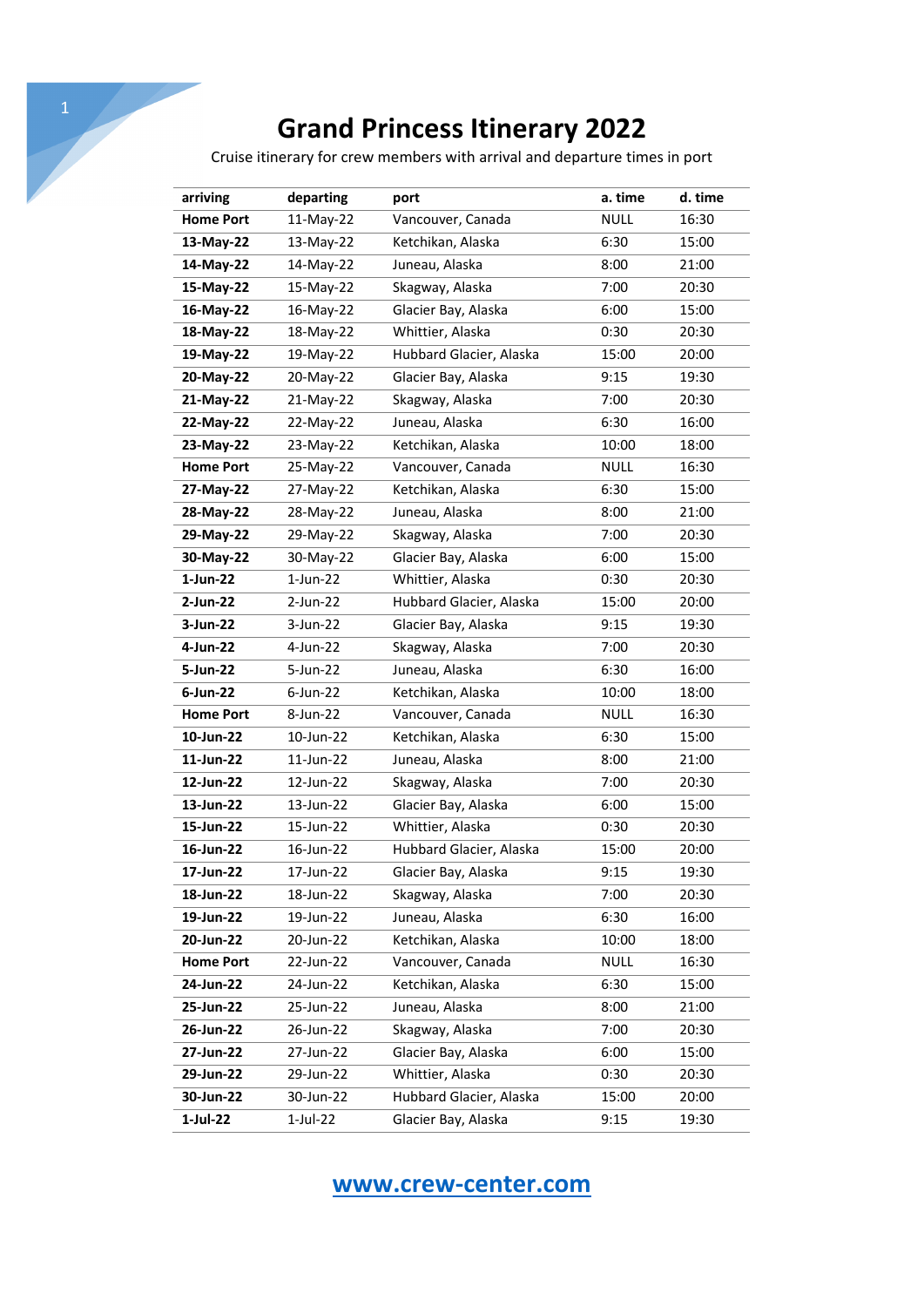Cruise itinerary for crew members with arrival and departure times in port

| 2-Jul-22         | 2-Jul-22    | Skagway, Alaska         | 7:00        | 20:30 |
|------------------|-------------|-------------------------|-------------|-------|
| 3-Jul-22         | 3-Jul-22    | Juneau, Alaska          | 6:30        | 16:00 |
| 4-Jul-22         | 4-Jul-22    | Ketchikan, Alaska       | 10:00       | 18:00 |
| <b>Home Port</b> | $6$ -Jul-22 | Vancouver, Canada       | <b>NULL</b> | 16:30 |
| 8-Jul-22         | 8-Jul-22    | Ketchikan, Alaska       | 6:30        | 15:00 |
| 9-Jul-22         | 9-Jul-22    | Juneau, Alaska          | 8:00        | 21:00 |
| 10-Jul-22        | 10-Jul-22   | Skagway, Alaska         | 7:00        | 20:30 |
| 11-Jul-22        | 11-Jul-22   | Glacier Bay, Alaska     | 6:00        | 15:00 |
| 13-Jul-22        | 13-Jul-22   | Whittier, Alaska        | 0:30        | 20:30 |
| 14-Jul-22        | 14-Jul-22   | Hubbard Glacier, Alaska | 15:00       | 20:00 |
| 15-Jul-22        | 15-Jul-22   | Glacier Bay, Alaska     | 9:15        | 19:30 |
| 16-Jul-22        | 16-Jul-22   | Skagway, Alaska         | 7:00        | 20:30 |
| 17-Jul-22        | 17-Jul-22   | Juneau, Alaska          | 6:30        | 16:00 |
| 18-Jul-22        | 18-Jul-22   | Ketchikan, Alaska       | 10:00       | 18:00 |
| <b>Home Port</b> | 20-Jul-22   | Vancouver, Canada       | <b>NULL</b> | 16:30 |
| 22-Jul-22        | 22-Jul-22   | Ketchikan, Alaska       | 6:30        | 15:00 |
| 23-Jul-22        | 23-Jul-22   | Juneau, Alaska          | 8:00        | 21:00 |
| 24-Jul-22        | 24-Jul-22   | Skagway, Alaska         | 7:00        | 20:30 |
| 25-Jul-22        | 25-Jul-22   | Glacier Bay, Alaska     | 6:00        | 15:00 |
| 27-Jul-22        | 27-Jul-22   | Whittier, Alaska        | 0:30        | 20:30 |
| 28-Jul-22        | 28-Jul-22   | Hubbard Glacier, Alaska | 15:00       | 20:00 |
| 29-Jul-22        | 29-Jul-22   | Glacier Bay, Alaska     | 9:15        | 19:30 |
| 30-Jul-22        | 30-Jul-22   | Skagway, Alaska         | 7:00        | 20:30 |
| 31-Jul-22        | 31-Jul-22   | Juneau, Alaska          | 6:30        | 16:00 |
| 1-Aug-22         | 1-Aug-22    | Ketchikan, Alaska       | 10:00       | 18:00 |
| <b>Home Port</b> | 3-Aug-22    | Vancouver, Canada       | <b>NULL</b> | 16:30 |
| 5-Aug-22         | 5-Aug-22    | Ketchikan, Alaska       | 6:30        | 15:00 |
| 6-Aug-22         | 6-Aug-22    | Juneau, Alaska          | 8:00        | 21:00 |
| 7-Aug-22         | 7-Aug-22    | Skagway, Alaska         | 7:00        | 20:30 |
| 8-Aug-22         | 8-Aug-22    | Glacier Bay, Alaska     | 6:00        | 15:00 |
| 10-Aug-22        | 10-Aug-22   | Whittier, Alaska        | 0:30        | 20:30 |
| 11-Aug-22        | 11-Aug-22   | Hubbard Glacier, Alaska | 15:00       | 20:00 |
| 12-Aug-22        | 12-Aug-22   | Glacier Bay, Alaska     | 9:15        | 19:30 |
| 13-Aug-22        | 13-Aug-22   | Skagway, Alaska         | 7:00        | 20:30 |
| 14-Aug-22        | 14-Aug-22   | Juneau, Alaska          | 6:30        | 16:00 |
| 15-Aug-22        | 15-Aug-22   | Ketchikan, Alaska       | 10:00       | 18:00 |
| <b>Home Port</b> | 17-Aug-22   | Vancouver, Canada       | <b>NULL</b> | 16:30 |
| 19-Aug-22        | 19-Aug-22   | Ketchikan, Alaska       | 6:30        | 15:00 |
| 20-Aug-22        | 20-Aug-22   | Juneau, Alaska          | 8:00        | 21:00 |
| 21-Aug-22        | 21-Aug-22   | Skagway, Alaska         | 7:00        | 20:30 |
| 22-Aug-22        | 22-Aug-22   | Glacier Bay, Alaska     | 6:00        | 15:00 |
| 24-Aug-22        | 24-Aug-22   | Whittier, Alaska        | 0:30        | 20:30 |
|                  |             |                         |             |       |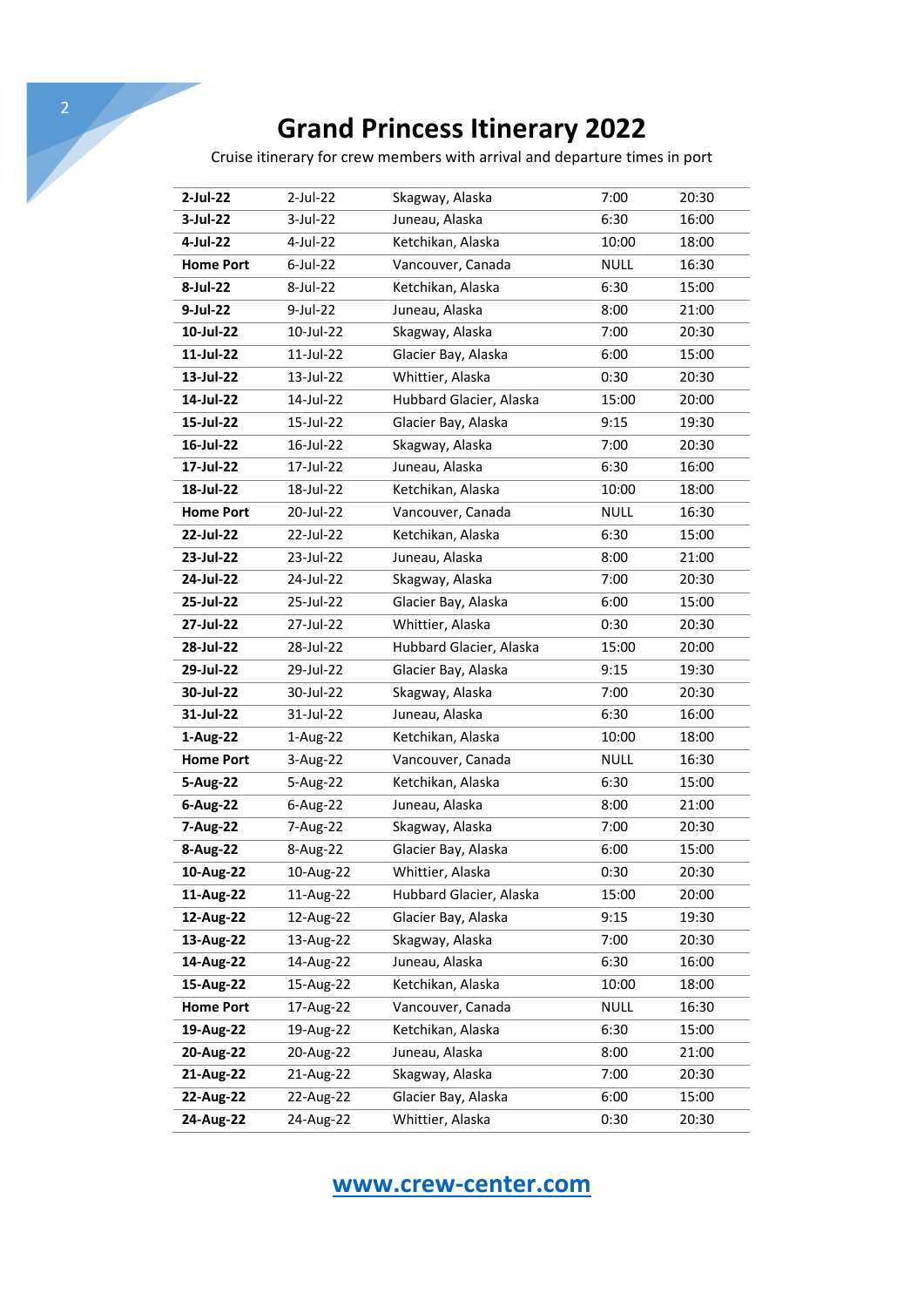Cruise itinerary for crew members with arrival and departure times in port

| 25-Aug-22  | Hubbard Glacier, Alaska              | 15:00       | 20:00 |
|------------|--------------------------------------|-------------|-------|
| 26-Aug-22  | Glacier Bay, Alaska                  | 9:15        | 19:30 |
| 27-Aug-22  | Skagway, Alaska                      | 7:00        | 20:30 |
| 28-Aug-22  | Juneau, Alaska                       | 6:30        | 16:00 |
| 29-Aug-22  | Ketchikan, Alaska                    | 10:00       | 18:00 |
| 31-Aug-22  | Vancouver, Canada                    | <b>NULL</b> | 16:30 |
| $2-Sep-22$ | Ketchikan, Alaska                    | 6:30        | 15:00 |
| $3-Sep-22$ | Juneau, Alaska                       | 8:00        | 21:00 |
| 4-Sep-22   | Skagway, Alaska                      | 7:00        | 20:30 |
| 5-Sep-22   | Glacier Bay, Alaska                  | 6:00        | 15:00 |
| 7-Sep-22   | Whittier, Alaska                     | 0:30        | 20:30 |
| 8-Sep-22   | Hubbard Glacier, Alaska              | 15:00       | 20:00 |
| 9-Sep-22   | Glacier Bay, Alaska                  | 9:15        | 19:30 |
| 10-Sep-22  | Skagway, Alaska                      | 7:00        | 20:30 |
| 11-Sep-22  | Juneau, Alaska                       | 6:30        | 16:00 |
| 12-Sep-22  | Ketchikan, Alaska                    | 10:00       | 18:00 |
| 14-Sep-22  | Vancouver, Canada                    | <b>NULL</b> | 16:30 |
| 16-Sep-22  | Juneau, Alaska                       | 13:30       | 21:00 |
| 17-Sep-22  | Skagway, Alaska                      | 6:00        | 20:30 |
| 18-Sep-22  | Icy Strait Point, Alaska             | 8:00        | 17:00 |
| 19-Sep-22  | Glacier Bay, Alaska                  | 6:00        | 15:00 |
| 20-Sep-22  | Sitka, Alaska                        | 7:00        | 16:00 |
| 21-Sep-22  | Tracy Arm/Endicott Arm,<br>Alaska    | 6:00        | 12:00 |
| 22-Sep-22  | Ketchikan, Alaska                    | 7:00        | 18:00 |
| 23-Sep-22  | Prince Rupert, British Columbia      | 7:00        | 18:00 |
| 25-Sep-22  | Victoria, British Columbia           | 9:00        | 23:00 |
| 26-Sep-22  | Vancouver, Canada                    | <b>NULL</b> | 16:30 |
| 27-Sep-22  | Astoria, Oregon                      | 12:00       | 21:00 |
| 29-Sep-22  | San Francisco, California            | 7:00        | 22:00 |
| 1-Oct-22   | Santa Barbara, California            | 7:00        | 16:00 |
| 2-Oct-22   | San Diego, California                | 11:00       | 18:00 |
| 3-Oct-22   | Los Angeles, California              | 6:15        | 16:00 |
| 8-Oct-22   | Hilo, Hawaii                         | 8:00        | 17:00 |
| 9-Oct-22   | Honolulu (Oahu), Hawaii              | 7:00        | 23:00 |
| 15-Oct-22  | Papeete, Tahiti, French<br>Polynesia | 8:00        | 21:00 |
| 16-Oct-22  | Bora Bora, French Polynesia          | 8:00        | 17:00 |
| 19-Oct-22  | Pago Pago, American Samoa            | 8:00        | 17:00 |
| 22-Oct-22  | Suva, Fiji                           | 8:00        | 17:00 |
|            | Auckland, New Zealand                | 7:00        | 18:00 |
|            |                                      |             |       |
| 26-Oct-22  | Tauranga, New Zealand                | 9:00        | 20:30 |
|            | 25-Oct-22                            |             |       |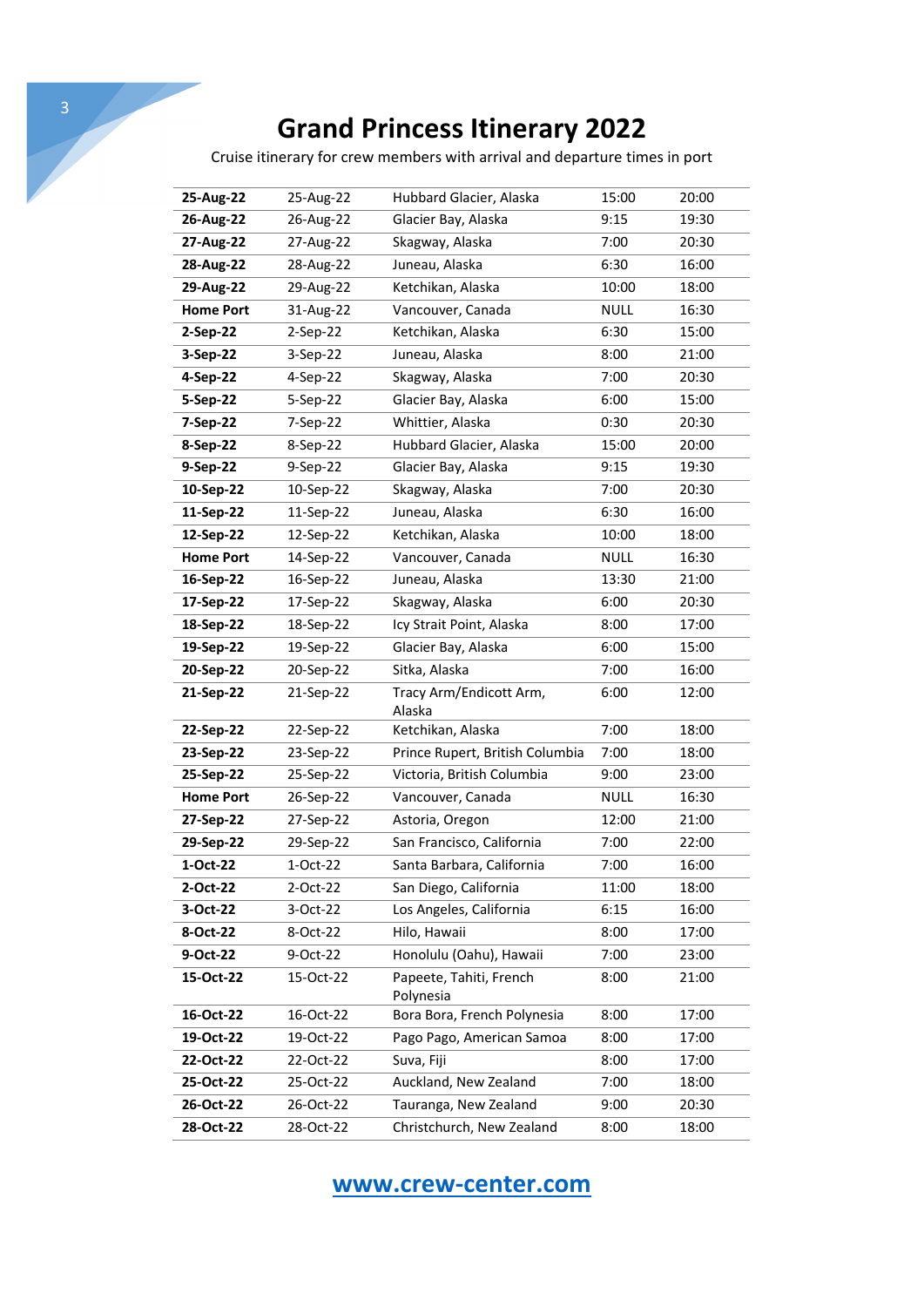4

Cruise itinerary for crew members with arrival and departure times in port

| 29-Oct-22        | 29-Oct-22  | Dunedin, New Zealand                    | 8:00        | 18:00 |
|------------------|------------|-----------------------------------------|-------------|-------|
| 30-Oct-22        | 30-Oct-22  | Fjordland National Park, New<br>Zealand | 9:00        | 18:00 |
| <b>Home Port</b> | $2-Nov-22$ | Sydney, Australia                       | <b>NULL</b> | 18:45 |
| <b>Home Port</b> | 4-Nov-22   | Melbourne, Australia                    | <b>NULL</b> | 17:00 |
| 7-Nov-22         | 7-Nov-22   | Fjordland National Park, New<br>Zealand | 7:00        | 16:00 |
| 8-Nov-22         | 8-Nov-22   | Dunedin, New Zealand                    | 8:00        | 18:00 |
| 9-Nov-22         | 9-Nov-22   | Christchurch, New Zealand               | 8:00        | 18:00 |
| 10-Nov-22        | 10-Nov-22  | Wellington, New Zealand                 | 8:00        | 18:00 |
| 11-Nov-22        | 11-Nov-22  | Napier, New Zealand                     | 7:00        | 14:00 |
| 12-Nov-22        | 12-Nov-22  | Tauranga, New Zealand                   | 7:15        | 18:30 |
| 13-Nov-22        | 13-Nov-22  | Auckland, New Zealand                   | 7:00        | 15:00 |
| <b>Home Port</b> | 17-Nov-22  | Melbourne, Australia                    | <b>NULL</b> | 17:00 |
| 19-Nov-22        | 19-Nov-22  | Sydney, Australia                       | 7:00        | 19:00 |
| 21-Nov-22        | 21-Nov-22  | Brisbane, Australia                     | 7:00        | 17:00 |
| 23-Nov-22        | 23-Nov-22  | Willis Island, Australia                | 14:00       | 15:00 |
| 24-Nov-22        | 24-Nov-22  | Cairns, Australia                       | 9:00        | 19:00 |
| 25-Nov-22        | 25-Nov-22  | Port Douglas, Australia                 | 7:00        | 16:00 |
| 26-Nov-22        | 26-Nov-22  | Airlie Beach, Australia                 | 10:00       | 20:00 |
| 29-Nov-22        | 29-Nov-22  | Newcastle, Australia                    | 7:00        | 17:00 |
| <b>Home Port</b> | 1-Dec-22   | Melbourne, Australia                    | <b>NULL</b> | 17:00 |
| 4-Dec-22         | 4-Dec-22   | Fjordland National Park, New<br>Zealand | 7:00        | 16:00 |
| 5-Dec-22         | 5-Dec-22   | Dunedin, New Zealand                    | 8:00        | 18:00 |
| 6-Dec-22         | $6-Dec-22$ | Christchurch, New Zealand               | 8:00        | 18:00 |
| 7-Dec-22         | 7-Dec-22   | Wellington, New Zealand                 | 8:00        | 18:00 |
| 8-Dec-22         | 8-Dec-22   | Napier, New Zealand                     | 7:00        | 16:00 |
| 9-Dec-22         | 9-Dec-22   | Tauranga, New Zealand                   | 9:45        | 20:30 |
| 10-Dec-22        | 10-Dec-22  | Auckland, New Zealand                   | 7:30        | 15:00 |
| <b>Home Port</b> | 14-Dec-22  | Melbourne, Australia                    | <b>NULL</b> | 17:00 |
| 15-Dec-22        | 15-Dec-22  | Phillip Island, Australia               | 7:00        | 23:00 |
| 17-Dec-22        | 17-Dec-22  | Port Lincoln, Australia                 | 8:00        | 18:00 |
| 18-Dec-22        | 18-Dec-22  | Kangaroo Island, Australia              | 7:00        | 17:00 |
| 19-Dec-22        | 19-Dec-22  | Adelaide, Australia                     | 7:00        | 21:00 |
| 21-Dec-22        | 21-Dec-22  | Melbourne, Australia                    | 7:00        | 17:00 |
| 25-Dec-22        | 25-Dec-22  | Auckland, New Zealand                   | 11:00       | 19:00 |
| 26-Dec-22        | 26-Dec-22  | Tauranga, New Zealand                   | 6:30        | 18:00 |
| 27-Dec-22        | 27-Dec-22  | Napier, New Zealand                     | 11:00       | 19:00 |
| 28-Dec-22        | 28-Dec-22  | Wellington, New Zealand                 | 9:00        | 19:00 |
| 30-Dec-22        | 30-Dec-22  | Dunedin, New Zealand                    | 8:00        | 18:00 |
| 31-Dec-22        | 31-Dec-22  | Fjordland National Park, New<br>Zealand | 9:00        | 18:00 |